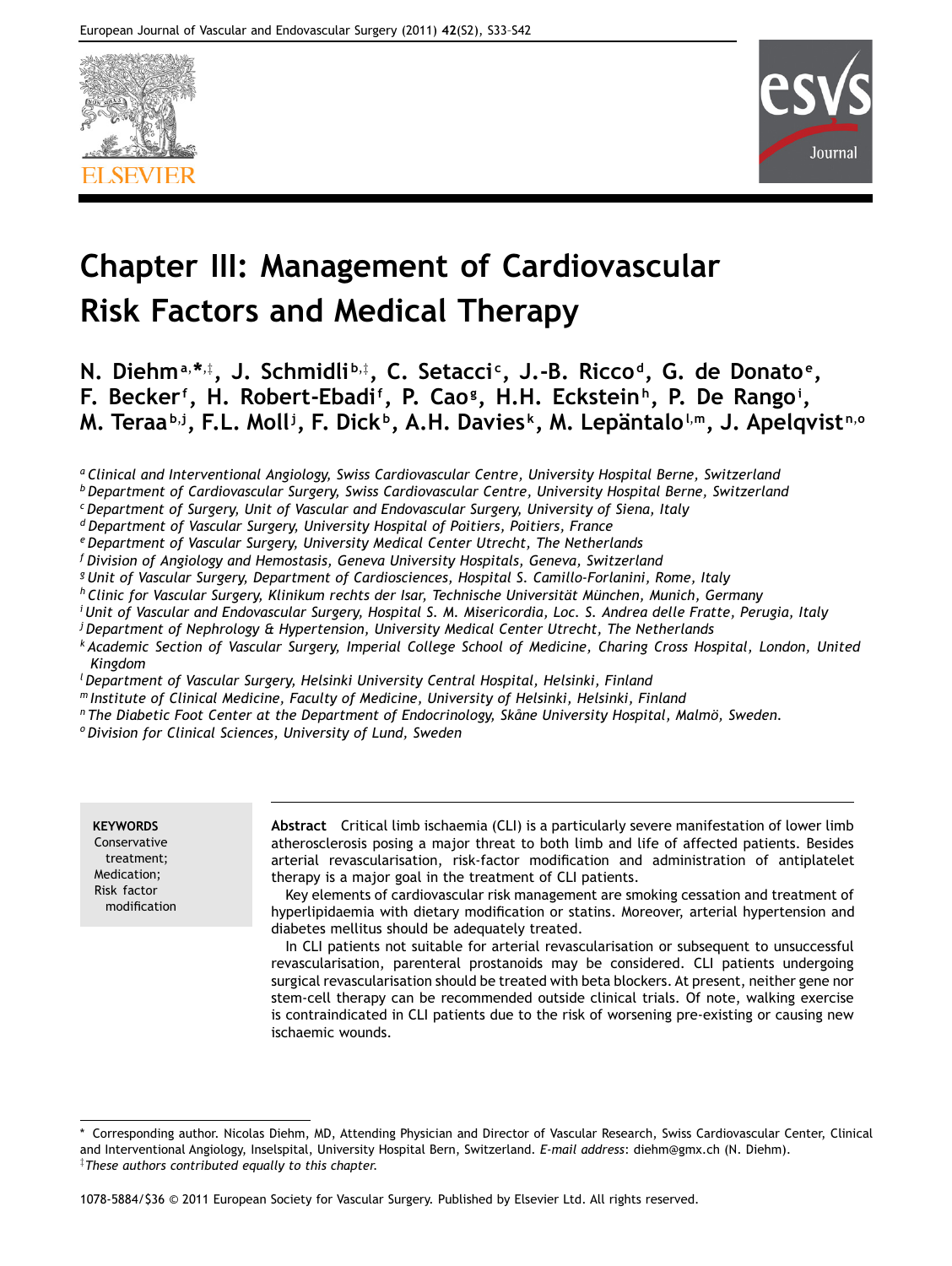CLI patients are oftentimes medically frail and exhibit significant comorbidities. Co-existing coronary heart and carotid as well as renal artery disease should be managed according to current guidelines.

Considering the above-mentioned treatment goals, interdisciplinary treatment approaches for CLI patients are warranted.

Aim of the present manuscript is to discuss currently existing evidence for both the management of cardiovascular risk factors and treatment of co-existing disease and to deduct specific treatment recommendations.

© 2011 European Society for Vascular Surgery. Published by Elsevier Ltd. All rights reserved.

#### Critical issue

Most of the outlined recommendations apply to peripheral arterial disease (PAD) patients in general. Thus, it has to be kept in mind that recommendations are frequently extrapolated to the subgroup of PAD with critical limb ischaemia (CLI).

# 1. Smoking

Smoking is the most important risk factor in PAD patients. The extent of smoking exposure correlates with PAD disease severity, rates of lower limb amputation, bypass re-occlusion as well as with mortality.<sup>1-3</sup> Thus, CLI patients should be advised to quit smoking with the aim to reduce the risk of adverse cardiovascular events and amputation.

Physician smoking cessation advice coupled with a formal smoking cessation programme and nicotine replacement was shown to be associated with a 22% cigarette smoking cessation rate out to 5 years.<sup>1</sup> In this randomised controlled trial (RCT), cessation rate was only 5% in the group of patients not undergoing this programme. Fourteen years post randomisation, the group of patients on this programme still exhibited a significant survival benefit as compared to the control group.

The clinical utility of nicotine replacement therapy was assessed in a Cochrane review<sup>4</sup> for which a total of 132 RCTs were summarised. All of the commercially available forms of nicotine replacement therapy (gum, transdermal patch, nasal spray, inhaler and sublingual tablets/lozenges) were shown to increase the odds of successfully stopping cigarette smoking by 50-70%.

A number of RCTs supported the use of bupropion, an antidepressive agent, in cigarette smokers with cardiovascular disease. Abstinence rates were reported to be 34%, 27% and 22% at 3-, 6- and 12-month follow-up as compared with 15%, 11% and 9%, respectively, with placebo treatment.5

Finally, the efficacy of nicotine receptor partial agonists was assessed in a recently published systematic Cochrane review summarising 11 RCTs with more than 10,300 patients.<sup>6</sup> In this analysis, the pooled risk ratio for continuous smoking abstinence at 6 months or longer for varenicline vs. placebo was  $2.31$  (95% CI  $2.01-2.66$ ). Moreover, varenicline was shown to be superior to bupropion [pooled RR for varenicline vs. bupropion at 1 year: 1.52  $(95\%$  CI 1.22-1.88)].

Of note, smoking cessation may be associated with important benefits such as improvement of respiratory symptoms<sup>7</sup> and vascular tone already during short-term follow-up.8

#### Recommendations

CLI patients should be strongly and repeatedly advised to stop smoking. (Level 2a; Grade B)

Smoking cessation rates can be improved by offering medical advice, group counseling session, nicotine replacement, nicotine receptor partial agonists (varenicline) or antidepressant drug therapy (bupropion). (Level 1a; Grade A)

#### 2. Hyperlipidaemia

Increased cholesterol, low-density lipoprotein (LDL), triglyceride and lipoprotein (a) concentrations are independent major PAD risk factors. Moreover, PAD is considered a coronary heart disease risk equivalent.9

The Heart Protection Study assessed the impact of statin intake on mortality and fatal and non-fatal vascular events.10 For that purpose, a total of 20,536 patients with coronary artery disease (CAD), other arterial occlusive disease or diabetes mellitus were randomly assigned to 40 mg simvastatin daily vs. placebo. In that study, all-cause mortality and cardiac death were significantly reduced by statins irrespective of the patients' cholesterol concentration. Importantly, simvastatin reduced major vascular events by 22% in the subgroup of PAD patients. Remarkably, there was no threshold cholesterol value below which statin therapy was not associated with clinical benefits.

In the 4S study (Scandinavian Simvastatin Survival Study), a total of 4444 coronary heart disease patients were randomised to simvastatin vs. placebo.<sup>11</sup> In the statin group, the risks for mortality, stroke and intermittent claudication were significantly reduced. The authors concluded that long-term treatment with simvastatin is safe and improves survival in coronary heart disease patients.

In the PREVENT III study a total of 1404 CLI patients undergoing lower extremity bypass grafting were randomised to edifoligide vs. placebo aimed at preventing neointimal hyperplasia and vein graft failure.<sup>12</sup> In that trial, statin use was associated with a significant reduction of 1-year mortality in a propensity-score adjusted model.

In a Cochrane review including 18 RCTs with 10,049 participants the clinical utility of statins in PAD patients was scrutinised.<sup>13</sup> Lipid-lowering medication was shown to be associated with a beneficial effect on the incidence of total cardiovascular events, primarily due to an overall reduction in coronary events (OR:  $0.8$ ;  $95\%$ CI  $0.7-0.9$ ). Statins were identified as the only type of drug for which consistent, clear evidence of a beneficial effect on total cardiovascular events, total coronary events and stroke was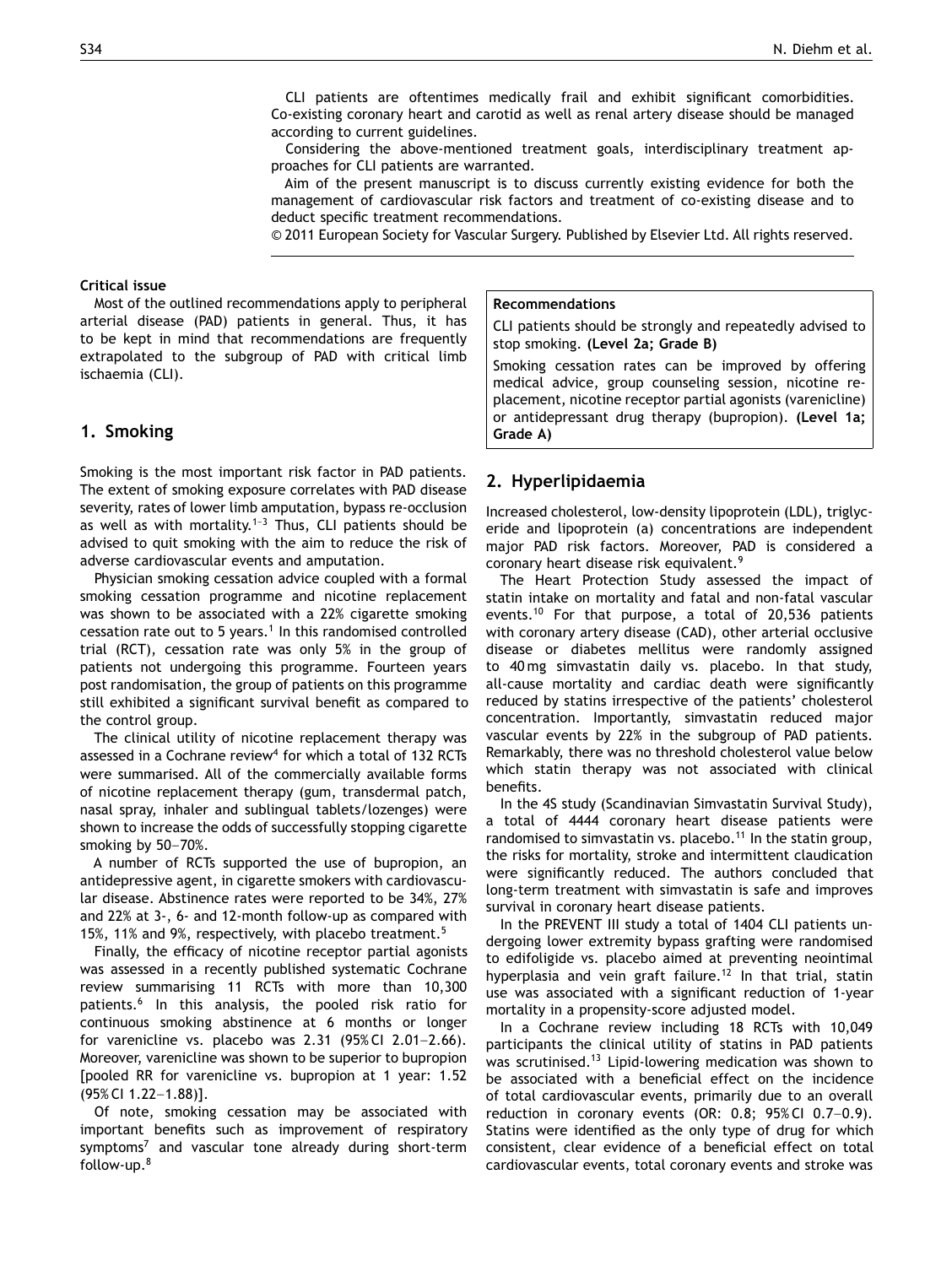available. The greatest evidence was with simvastatin in people with a blood cholesterol level of at least 3.5 mmol/L (i.e. 63 mg/dL).

At present, there is no study indicating that diet alone impacts on cardiovascular events in patients with atherosclerosis. It is recommended, however, that therapy for increased cholesterol concentrations begins with lifestyle modifications aimed at lowering elevated cholesterol.<sup>14</sup> Thus, dietary modification and pharmacologic intervention for dyslipidaemia should be tailored to meet the current guidelines for high-risk patients.

In addition to the above-described benefits, statins may prevent plaque instability and thrombosis due to their pleiotropic effects such as improvement of endothelial function, reduction of inflammation, and stabilisation of atherosclerotic plaques.15

Current recommendations for the management of lipid disorders in PAD are to achieve an LDL cholesterol level of <100 mg/dL and to treat the pattern of increased triglyceride and low high-density lipoprotein (HDL).<sup>16,17</sup>

#### Recommendations

In CLI patients, statins should be the primary agents to lower LDL cholesterol levels to reduce the risk of cardiovascular events. (Level 1a; Grade B)

For CLI patients, LDL cholesterol should be <100 mg/dL. (Level 5; Grade D)

Dietary modification is aimed at controlling body weight and lipid disorders. (Level 5; Grade D)

Statins are indicated for secondary prevention of cardiovascular events in patients with CLI. (Level 1a; Grade B)

## 3. Arterial hypertension

Arterial hypertension is a major independent risk factor for PAD. Current hypertension guidelines advocate aggressive treatment of elevated bood pressure in patients with atherosclerosis. Current treatment goals of antihypertensive therapy are arterial blood pressures of <140/90 mmHg. Moreover, blood pressure should be <130/80 mmHg if the patient also has diabetes or renal insufficiency.<sup>18,19</sup> To achieve these results, all drugs capable of lowering arterial blood pressures can be considered for the prevention of vascular events. Many patients may require agents of various classes to achieve the above-mentioned blood pressure goals. Evidence for specific blood-pressure lowering drugs in PAD patients is only available for angiotensin-convertingenzyme (ACE) inhibitors and beta blockers. It has to be kept in mind, however, that an acute reduction of blood pressure may result in a further impairment of lower limb perfusion in CLI patients not undergoing revascularisation.

The specific benefit of ramipril, an ACE inhibitor, in PAD patients was documented by results from the HOPE (Heart Outcomes Prevention Evaluation) study in 4046 patients.<sup>20</sup> In the subgroup of PAD patients, there was a 22% risk reduction in the composite endpoints of myocardial infarction, stroke or cardiovascular death in patients randomised to ramipril as compared to placebo. Interestingly, this clinical benefit was independent of lowering of blood pressure. Thus, ACE inhibitors may exert beneficial effects such as plaque

stabilisation and prevention of atherosclerosis progression beyond those of lowering arterial blood pressure. However, it has to be kept in mind that this study was not carried out exclusively in CLI patients. Thus, as for other risk factor interventions, data are largely extrapolated from a general PAD but not specifically CLI population.

Based on results from initial studies with non-selective beta blockers such as propanolol, beta-adrenergic blocking drugs have previously been discouraged in PAD due to their potential to reduce cardiac output and to prevent beta-2-receptor-mediated skeletal muscle vasodilation.<sup>21</sup> Two meta-analyses of studies published in patients with mild and moderate lower limb ischaemia did not confirm the intake of beta blockers to be associated with exacerbation of PAD symptoms. $22,23$  Thus, the above-mentioned concern might have been overstated, especially in patients treated with a beta-1 selective drug, especially since PAD patients with coronary disease may have additional cardiac protection with beta blockers. Therefore, beta-adrenergic-blocking agents may be considered for the treatment of arterial hypertension in PAD patients.

The clinical utility of peri-operative administration of beta blockers is controversial. Use of beta blockers was shown to be associated with significant reductions of perioperative myocardial ischaemia and infarction in various surgical settings.24 In the POISE (peri-operative ischaemic evaluation) study, a total of 8351 patients with, or at risk of, atherosclerotic disease who were undergoing non-cardiac surgery were randomised to extended-release metoprolol succinate (n=4174) vs. placebo (n=4177).<sup>25</sup> Study treatment had been started  $2-4$  hours before surgery and continued for 30 days. The primary endpoint, a composite of cardiovascular death, non-fatal myocardial infarction, and non-fatal cardiac arrest, was more frequently observed in the beta-blocker cohort (5.8%) as compared to the placebo group (6.9%) (HR: 0.84, 95% CI 0.70–– 0.99;  $p = 0.0399$ ). Fewer patients in the metoprolol group experienced myocardial infarction (4.2% vs. 5.7%, HR: 0.73, 95% CI 0.60-0.89;  $p = 0.0017$ ). However, both mortality  $(3.1\% \text{ vs. } 2.3\%, \text{ HR: } 1.33, \text{ 95\% CI } 1.03-1.74; p=0.0317)$  and stroke (1.0% vs. 0.5%, HR: 2.17, 95% CI 1.26-3.74;  $p = 0.0053$ ) rates were higher in the metoprolol compared to the placebo group. Of note, the dose of beta blockers administered in the POISE trial was higher as compared to that used in earlier studies.<sup>26</sup>

#### Recommendations

CLI patients with arterial hypertension should be treated with antihypertensive medical therapy aimed at lowering cardiovascular mortality. (Level 1a; Grade B)

Treatment goals for CLI patients with arterial hypertension: arterial blood pressure should be <140/90 mmHg and <130/80 mmHg in case of concomitant diabetes mellitus or renal insufficiency. (Level 1a; Grade B)

ACE inhibitors are recommended in CLI patients. (Level 2a; Grade B)

Beta-adrenergic blocking drugs are not contraindicated in CLI patients. (Level 1a; Grade B)

Beta-adrenergic blocking drugs may be administered to patients undergoing surgical lower limb revascularisation. (Level 1a; Grade D)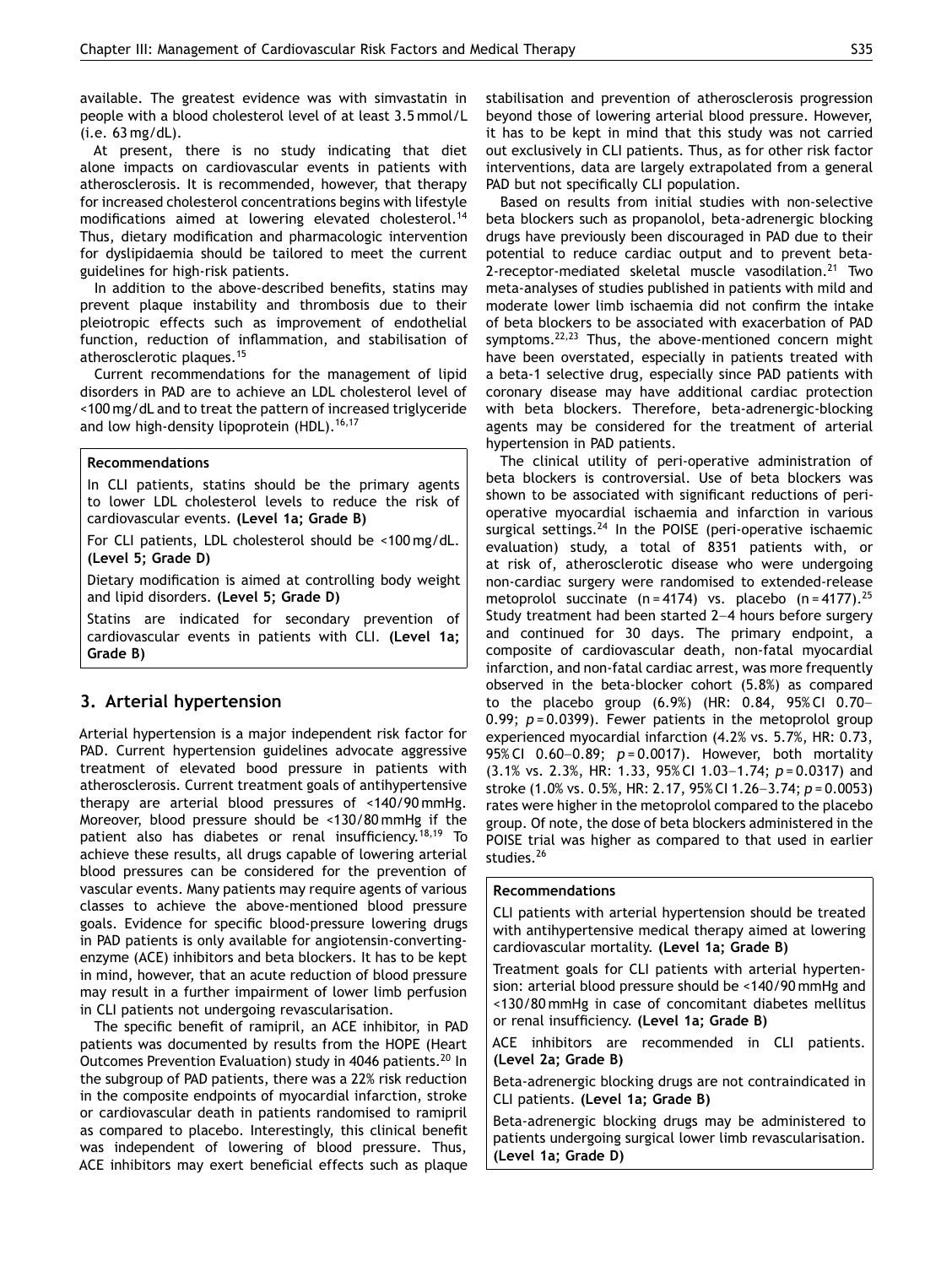## 4. Diabetes mellitus

Diabetes mellitus is independently associated with PAD and its progression to CLI. Limb salvage rates in diabetic CLI patients have been reported to be lower as compared to those of non-diabetic patients, and diabetes was shown to be an independent risk factor for amputation and complications in CLI patients.

In the STENO-2 study, 160 diabetics were randomly assigned to either intensified or conventional therapy (control of blood glucose, statins, antithrombotic therapy, blood pressure control). After 13.3 years, intensive therapy was associated with a significant reduction of risks of allcause death (HR: 0.54, 95% CI 0.32-0.89;  $p = 0.02$ , risk reduction: 20%) and cardiovascular death (HR: 0.43, 95% CI 0.19–0.94;  $p = 0.04$ , risk reduction: 13%).<sup>27</sup>

In the UKPDS study (United Kingdom Prospective Diabetes study), a total of 5000 patients with newly diagnosed diabetes mellitus were randomised to conventional therapy (dietary restrictions as primary treatment approach) vs. intensified therapy (either sulfonylurea or insulin or metformin).28 Although between-group differences in HbA1c levels perished after the first year, intensified therapy was associated with risk reductions for microvascular disease, myocardial infarction and death from any cause as well as for any diabetes-related endpoint.

In contrast to these findings, it has recently been called into doubt if intensive glucose lowering is truly beneficial: In the ADVANCE (Action in Diabetes and Vascular Disease: Preterax and Diamicron MR Controlled Evaluation) trial, a total of 11,140 patients with type 2 diabetes were randomised to undergo either standard glucose control or intensive glucose control to achieve a glycated haemoglobin value of 6.5% or less.29 In that study, rates of microvascular complications, but not macrovascular complications or cardiovascular deaths were improved by intensive diabetes therapy during a follow-up of 5 years.

Moreover, the ACCORD (Action to Control Cardiovascular Risk in Diabetes) study randomised participants with type 2 diabetes and cardiovascular disease or additional cardiovascular risk factors to receive intensive therapy (targeting a HbA1c <6.0%) or standard therapy (targeting a level of  $7-7.9%$ ).<sup>30</sup> The study was prematurely stopped after 3.4 years due to an increased mortality in the intensively treated group, although the rates of non-fatal myocardial infarction and stroke were lower in the intensively treated group by that time. At 5 years, the use of intensive therapy for 3.7 years reduced 5-year non-fatal myocardial infarctions but increased 5-year mortality.

Whether the above-mentioned benefits of thorough diabetes control yield improvements in functional lower limb outcomes such as limb salvage or freedom from repeated revascularisation in CLI patients has yet to be determined.

## Recommendation

Blood glucose levels should be monitored in CLI patients with a haemoglobin A1c (HbA1c) goal of <7.0%. (Level 5; Grade D)

# 5. Antiplatelet therapy

While the clinical utility of antiplatelet therapy for secondary prevention of patients with atherothrombosis is without controversy, there are currently no convincing data showing a delay or reduction of the progression of lower limb atherothrombotic lesions by antiplatelet therapy. In contrast, studies assessing antiplatelet therapy for primary prevention or peripheral vascular events are scarce and results have been conflicting so far.<sup>31</sup>

The CAPRIE (Clopidogrel versus Aspirin in Patients at Risk of Ischaemic Events) trial demonstrated that the combined risk of death from vascular causes, myocardial infarction, and stroke was significantly, albeit moderately (number-needed-to-treat with clopidogrel in comparison with aspirin: 87 patients) lower with clopidogrel (75 mg/day) compared with aspirin (325 mg/day).<sup>32</sup> Of note, the benefits of clopidogrel were most pronounced in the subgroup of PAD patients in that trial.

The Antithrombotic Trialists' Collaboration meta-analysis found a 23% reduction in serious vascular events in 9214 PAD patients within 42 trials. $33$  In the primary metaanalysis, however, no significant reduction of cardiovascular events could be demonstrated for PAD patients without further atherothrombotic lesions in other arterial territories. In a subsequent summary including study data on various antiplatelet drugs such as acetylsalicylic acid, clopidogrel, ticlopidine, dipyridamole and picotamide, a 23% risk reduction of ischaemic results could be shown for all PAD patients.<sup>34</sup> Moreover, since clinically inapparent concomitant coronary heart disease is present in many PAD patients,  $35$  it might be logical to extend the administration of antiplatelet therapy to asymptomatic PAD patients, although various questions related to this issue are still pending.

The precise daily dose for aspirin remains to be determined. Low-dose aspirin (75–325 mg) is as effective as higher doses.<sup>36</sup> However, higher doses of aspirin result in increased bleeding rates<sup>37</sup> and very low doses (<75 mg) are less effective.<sup>36</sup>

The daily dose of clopidogrel for secondary prevention of PAD patients is 75 mg. Ticlopidin was assessed within various PAD studies and reduces the risk for myocardial infraction, stroke and vascular death. $38$  However, its clinical utility is limited by potential side effects such as neutropenia and thrombopenia.

In the absence of other indications for oral anticoagulation, the latter is not indicated in PAD patients. Even more so, it was shown to be associated with higher bleeding rates if added to aspirin, without lowering rates of cardiovascular events.<sup>39</sup>

Two RCTs analysed whether or not antiplatelet therapy may improve patency rates subsequent to lower limb endovascular therapy. In the first study, $40$  a total of 199 patients undergoing femoropopliteal angioplasty were randomised to dipyridamole (225 mg) combined with 900 mg of aspirin vs. dipyridamole (225 mg) with 300 mg of aspirin vs. placebo. Patients from both dipyridamole arms showed higher patency rates as compared to those on placebo. In the second study, $41$  a total of 223 patients after iliac or femoropopliteal angioplasty were randomised to placebo vs. 50 mg of aspirin plus 400 mg of dipyridamole. Primary patency was comparable in both groups. However, a substantial limitation of that study was that a significantly higher number of iliac angioplasties had been included in the placebo arm, which was shown to be associated with lower restenosis rates.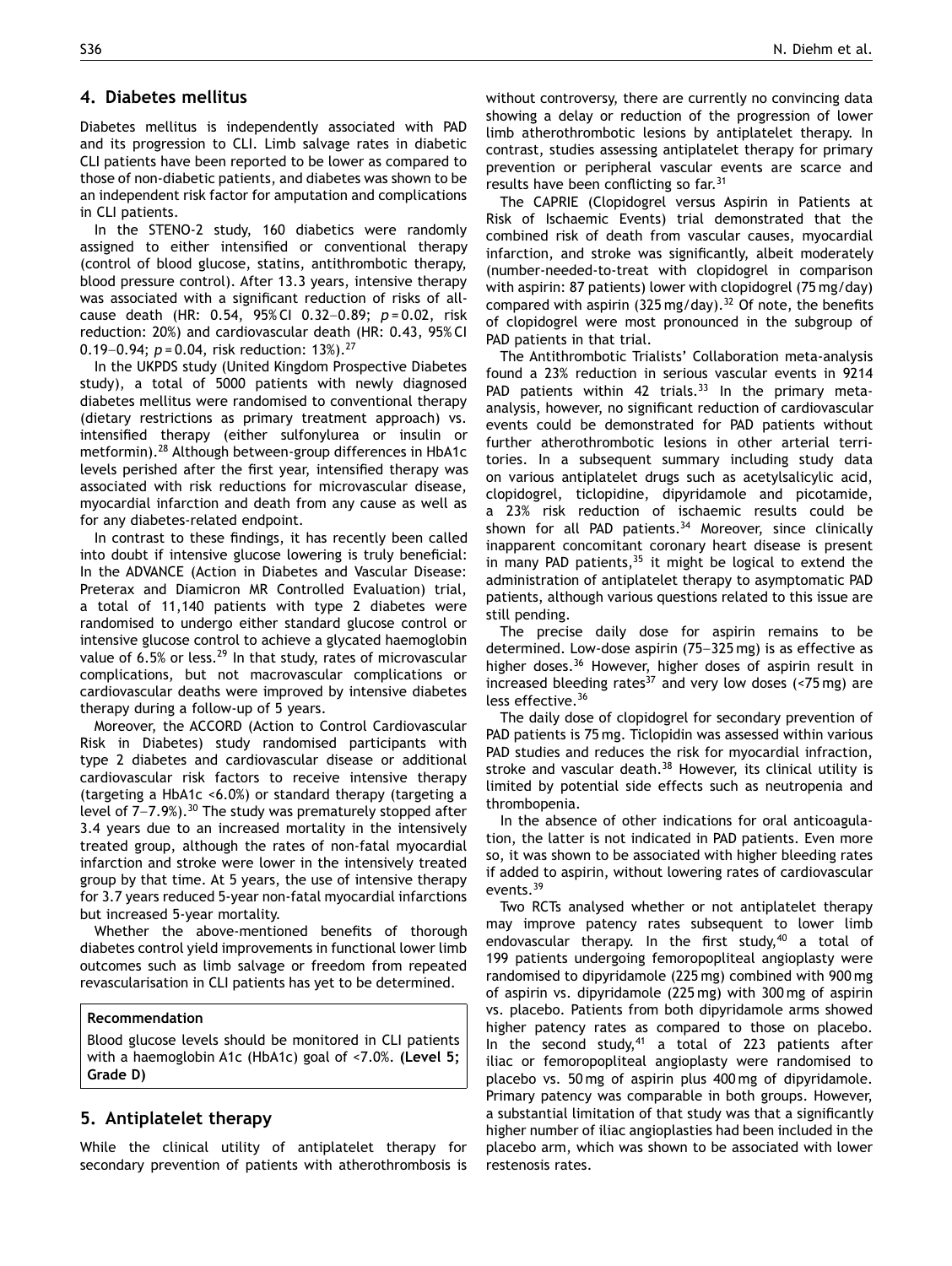Moreover, the CASPAR study randomised a total of 425 patients undergoing below-the-knee bypass grafting to either aspirin 75-100 mg per day alone or aspirin 75-100 mg per day plus clopidogrel 75 mg per day.<sup>42</sup> In that trial a combination of clopidogrel plus aspirin did not improve lower limb or systemic outcomes. However, dual antiplatelet therapy was associated with a lower rate of a composite of index-graft occlusion or revascularisation, above-ankle amputation of the affected limb, or death as compared to aspirin alone without increasing bleeding risks.

Four studies analysed whether a high dose (90-1000 mg) of aspirin is more potent in inhibiting reocclusions subsequent to endovascular therapy. $43-45$  Six months postinterventionally, there was no benefit of high-dose aspirin, whereas the rates of gastrointestinal side effects increased with higher doses.

In line with current standards in coronary endovascular revascularisation,46 a combination of aspirin with clopidogrel is used subsequent to peripheral arterial stent implantation. However, at present there are no dedicated study data for the peripheral arteries. The CAMPER (Clopidogrel and Aspirin in the Management of Peripheral Endovascular Revascularisation) study had been started in the USA to evaluate the combined administration of aspirin and clopidogrel in patients undergoing endovascular revascularisation of the femoropopliteal arteries. Due to insufficient numbers of patients randomised, this study was stopped prematurely.

## Recommendations

Antiplatelet (aspirin or clopidogrel) therapy is indicated in patients with symptomatic peripheral arterial disease. (Level 1a; Grade A)

Both aspirin and clopidogrel reduce rates of cardiovascular events in patients with symptomatic peripheral arterial disease. (Level 1b; Grade A)

In line with recommendations for patients with coronary heart disease, an intermittent administration of dual antiplatelet therapy (aspirin plus clopidogrel) may be considered for patients undergoing stent implantation or drug-eluting balloon angioplasty of femoropopliteal or infrapopliteal arteries. (Level 5; Grade D)

A combination of clopidogrel and aspirin may be considered as antithrombotic regimen in patients undergoing below-the-knee prosthetic bypass grafting. (Level 1b; Grade A)

#### 6. Vasoactive drugs

In patients with CLI not eligible for arterial reconstruction, prostanoids are the only vasoactive drugs with proven efficacy. The currently available data support the use of prostanoids in patients unsuitable for lower limb revascularisation or in patients in whom revascularisation attempts have failed.

Two randomised double-blind studies with prostaglandin E-1 have shown a clinical benefit with regard to the reduction of ulcer size.<sup>47,48</sup> A further RCT with iloprost showed higher limb salvage and survival rates in the prostanoid group.<sup>49</sup>

Creutzig recently concluded, in a meta-analysis of randomised placebo-controlled trials<sup>50</sup> including data from 7 studies totalling 643 patients, that for patients with PAD stage III or IV PGE1 therapy not only has significant beneficial effects over placebo on ulcer healing and pain relief, but also increases the rate of patients surviving with both legs after 6 months follow-up.

A further meta-analysis has shown that a 2- to 4-week treatment with iloprost reduces rest pain and ulcer size.<sup>51</sup> Moreover, iloprost was associated with a higher rate of amputation-free survival at 6 months. It has to be kept in mind, however, that the use of iloprost is not approved in all European countries.

Further vasoactive drugs such as naftidrofuryl, buflomedil or pentoxifylline did not show additional benefit with regard to reduction of amputations and wound healing. $2,52$ 

## Recommendation

Parenteral prostanoids can be used in patients with critical limb ischaemia not suitable for arterial revascularisation or after unsuccessful revascularisation. (Level 1b; Grade B)

#### 7. Gene and stem-cell therapy

The clinical utility of gene and stem-cell therapy is not yet fully understood. While it has been shown that both treatment approaches are well tolerated, a significant clinical benefit has yet to be shown for either method.

Gene therapy has been clinically evaluated since 1994 within at least 6 placebo-controlled randomised clinical phase II studies and within one placebo-controlled phase III study. The four studies assessing gene therapy in CLI patients were positive for various endpoints. $53-56$  However, only amputation and mortality should be considered clinically relevant endpoints in this regard. Only the application of riferminogen pecaplasmid [non-viral gene construct for the fibroblast growth factor 1 (NV1FGF)] was shown to be associated with a reduction of the rate for major amputations and improved amputation-free survival as compared to placebo within the TALISMAN 201 study.<sup>54</sup> Further positive endpoints of other studies included angiographically verified improvements of arterial vascularisation during follow-up, improvements in transcutaneously measured oxygen partial pressure and further haemodynamic parameters.

Based on positive results from the above-mentioned TALISMAN 201 study,  $54$  the currently largest gene therapy trial was initiated including 525 CLI patients without any option for endovascular or surgical revascularisation from 30 countries and 171 hospitals. With 2-week intervals eight injections of a gene construct vs. placebo were applied into thigh and calf of the affected limb. After 12 months, there was no significant difference in amputation-free survival and time to major amputation comparing the NV1FGF with the placebo group.<sup>57</sup>

Since progenitor cells have been identified as a participant in angiogenesis, their role in therapeutic clinical applications has been assessed. The first clinical trial investigating the use of progenitor cells in CLI patients was published in 2002.58 Use of bone-marrow-derived mononuclear cells was associated with improvements in ABI,  $TCPO<sub>2</sub>$  and pain-free walking time out to 6 months. Subsequent to this trial with a small sample size, this concept was investigated in various non-randomised studies with small sample sizes.<sup>59</sup> To date, there are no double-blind RCTs assessing the use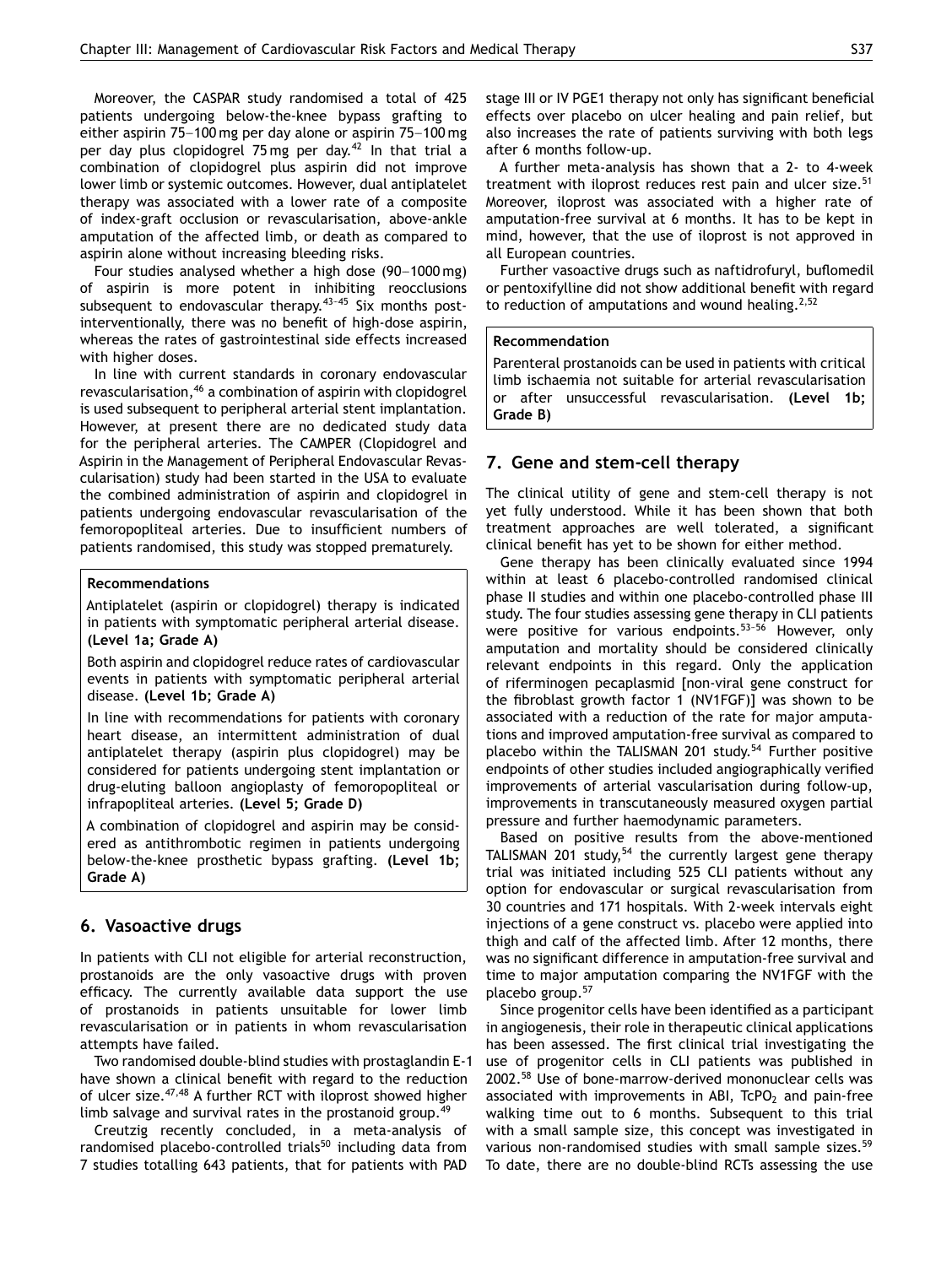of bone-marrow-derived or mobilised mononuclear cells in PAD patients. The scientific community is currently waiting for results of at least 10 randomised controlled cell therapy trials.59,60 Until data from these studies are availabe, the application of stem cells cannot be recommended outside clinical studies.

#### Recommendation

Neither gene nor stem cell therapy can be recommended as a treatment for CLI outside clinical trials. (Level 5; Grade D)

## 8. Exercise and lower limb rehabilitation

In contrast to patients with intermittent claudication, no data assessing the efficacy of walking exercise in CLI are available. Considering the risk of causing or worsening already present ischaemic wounds, walking exercise is contraindicated in patients with CLI not undergoing revascularisation.

## Recommendation

Due to the risk of worsening pre-existing or causing new ischaemic wounds in the affected lower limb, walking exercise may be contraindicated in CLI patients not undergoing revascularisation. (Level 5; Grade D)

## 9. Treatment of co-existing disease

This section covers the management of typical co-existing diseases in patients presenting with CLI and with important impact on morbidity and mortality.

#### 9.1. Coronary artery disease (CAD)

Patients with PAD have a high prevalence of CAD, which strongly increases the risk for cardiac mortality and morbidity.61,62 Therefore, all PAD patients should be considered at high risk for clinically significant ischaemic heart disease, for which guidelines exist.<sup>63,64</sup> Cardiac risk is related to urgency, extent, type and duration of the intervention planned. Patients should be evaluated for evidence of CAD. Treatment decisions for coexisting CAD should be based on current practice guidelines and the intended treatment modality. Patients with unstable symptoms (acute coronary syndrome, congestive heart failure) should be referred to a cardiovascular physician for appropriate diagnosis and treatment. Most patients with severe cardiac symptoms will require coronary angiography to determine the appropriate means for revascularisation. For patients with stable CAD, management should be guided by the severity of the symptoms and comorbid conditions. All patients should be given appropriate medical therapy to treat symptoms and atherosclerotic risk factors. Cardiac assessment scores may be useful in the context of patients being considered for peripheral revascularisation.<sup>65</sup> In patients with a high cardiac risk assessment score, current guidelines recommend further evaluation of the patient for possible coronary revascularisation.<sup>24</sup> However, in the recent Coronary Artery Revascularization Prophylaxis (CARP) trial of patients with peripheral vascular disease who were

considered high risk for peri-operative complications and had significant CAD, coronary revascularisation did not reduce peri-operative myocardial infarction or overall mortality.<sup>66</sup>

Delay to vascular surgery was significantly longer in patients who underwent coronary revascularisation compared to patients who did not, which in CLI patients is often counterproductive. Therefore, the strategy of a pre-emptive coronary revascularisation prior to urgent peripheral vascular surgery should not normally be pursued. In most patients, peri-operative use of beta-adrenergicblocking agents is associated with reduced cardiovascular risks of surgery. Recent studies have shown that betaadrenergic blockade with bisoprolol significantly decreases the risk for cardiovascular events during vascular surgery and afterwards.67,68 Besides controlling symptoms of myocardial ischaemia, treatment with beta-blocking agents also has the benefit of favourably influencing prognosis in these patients.69 Starting beta-adrenergic-blocking treatment shortly before surgery (POISE), however, was not proven to be beneficial in terms of mortality and stroke as outlined above.25

## Recommendations

Routine treatment with beta blockers before vascular surgery is recommended. (Level 1b; Grade B)

Routine coronary revascularisation before vascular surgery is not recommended. (Level 1b; Grade B)

#### 9.2. Carotid artery disease

The prevalence of carotid artery disease in patients with PAD is 10-30%, and there are no specific data for CLI. Since PAD patients are at an increased risk of stroke it might be reasonable to screen those patients for carotid artery disease routinely. Further evaluation and consideration for revascularisation should be based on current guidelines.<sup>70</sup> One must keep in mind that CLI patients with limited life expectancy will hardly benefit from carotid endarterectomy or stenting for asymptomatic carotid disease.

## 9.3. Renal artery disease

PAD patients are at an increased risk for renovascular hypertension. The management of patients with atherosclerotic renal artery disease and PAD is focused on preservation of renal function and control of hypertension. Patients with hypertension should be assessed by renovascular ultrasound imaging. In the presence of significant renal artery stenosis treatment should be based on current guidelines.<sup>2,71-74</sup> These patients should be referred to an appropriate vascular physician. Again, one must keep in mind that CLI patients will hardly benefit from treatment of renal artery stenosis.

# 10. Health economics of risk-factor interventions

Unlike in PAD patients,<sup>2</sup> no literature is available on health economics of risk-factor intervention specifically in CLI patients. CLI patients differ importantly from claudicants. CLI patients are suffering from ischaemic lower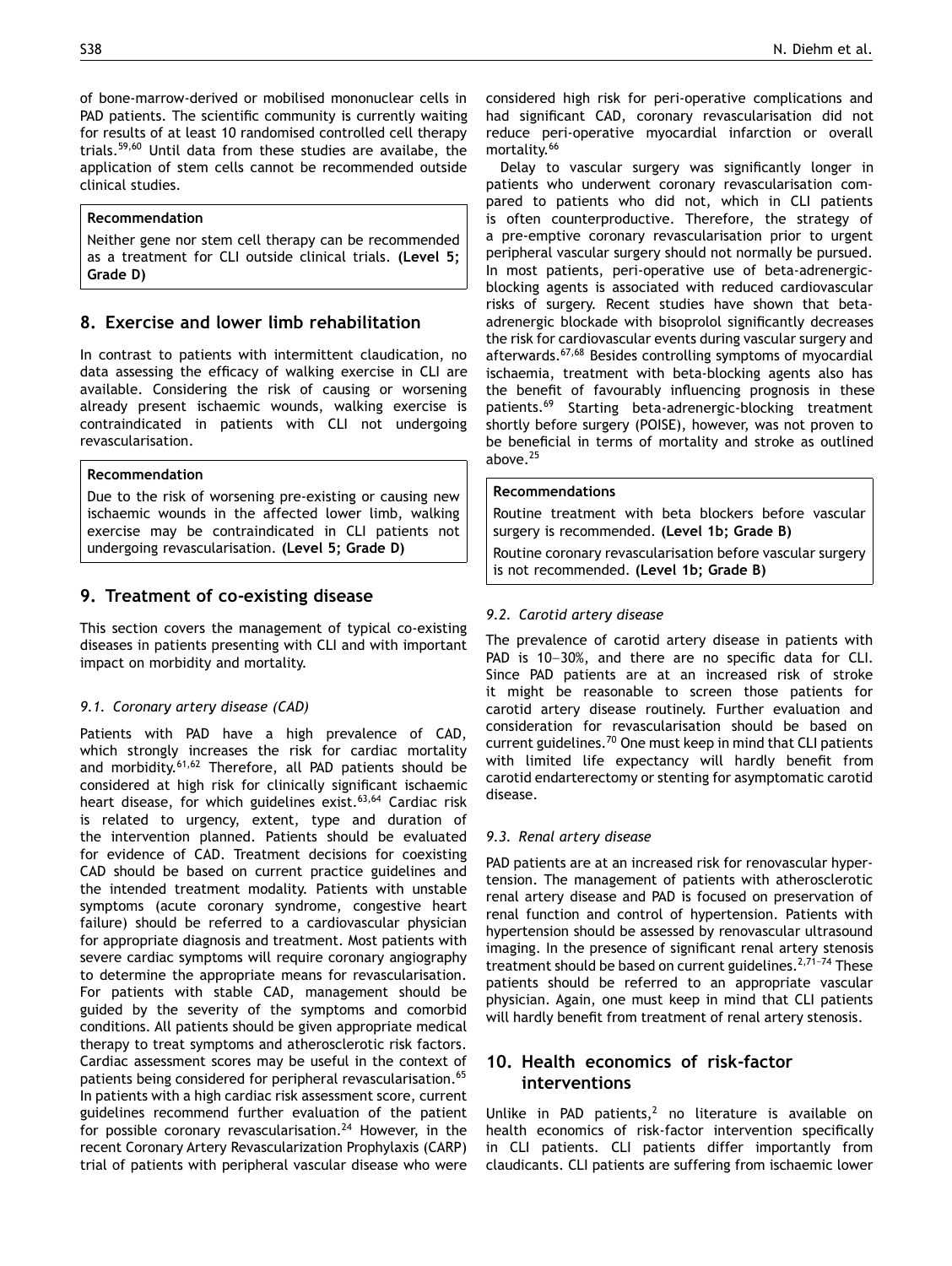limb pain, depression, social isolation and fear of losing their limb. They tend to adhere more to their habits and changing any life style issue can be an important task.

Measuring compliance of chronic patients to risk-factor interventions is difficult since these patients are treated by numerous health professionals at the same time. Health and economic benefits are obviously worse in CLI patients than in primary preventions since life expectancy in CLI patients is significantly reduced. An additional difficulty is that health and economic benefits are delayed while resources for treatment have to be expended at once. Moreover, given that numerous interventions are performed by means of a variety of drugs, costs differ importantly between healtheconomic systems in different countries. Costs in health economics can be expressed as average costs for 1 year of life gained.

#### 10.1. Cost-effectiveness of smoking cessation interventions

No publications are available for CLI patients. Although there is good evidence for smoking cessation in peripheral artery disease, cessation programmes might not be successful in CLI patients. Training and group counseling sessions may not be followed in normal range. Antidepressant therapy (bupropion) and nicotine replacement could therefore still be considered by the treating physician.<sup>5</sup>

#### 10.2. Cost-effectiveness of pharmacologic interventions

Studies on diabetes, dyslipidaemia and hypertension have shown for primary intervention that compliance with guidelines is usually cost effective with a range of \$20,000 to \$30,000 per year of life gained.<sup>75,76</sup> Statin drug costs represented between 45% and 68% of the overall primary preventive cost of coronary heart disease.<sup>77</sup> The specific costs differ depending on the guidelines used. Studies on cost-effectiveness in CLI patients are currently lacking. Considering that CLI patients would benefit from the same medication as claudicants, i.e. treatment by a combination of aspirin, a statin, a beta blocker and a diuretic, $78$  the costs per additional quality-adjusted life year (QALY) would be £20,000 to £40,000. On top of that in CLI patients pain-relief medication, antibiotics, ACE inhibitors and more should be added.

Recently the term "cost per major event averted" has been created since studies have failed to show a benefit on mortality. For example, the cost effectiveness of 40 mg/day simvastatin in high-risk patients is £4500 (95% CI £2300–– 7400) per major vascular event averted, but the result is highly dependent on the cost of statin.<sup>79</sup>

## Funding/Conflicts of Interest

None

#### References

1 Hirsch AT, Treat-Jacobson D, Lando HA, Hatsukami DK. The role of tobacco cessation, antiplatelet and lipid-lowering therapies in the treatment of peripheral arterial disease. Vasc Med 1997;  $2(3):243-51.$ 

- 2 Norgren L, Hiatt WR, Dormandy JA, Nehler MR, Harris KA, Fowkes FG, et al. Inter-Society Consensus for the Management of Peripheral Arterial Disease (TASC II). Eur J Vasc Endovasc Surg 2007;33(Suppl 1):S1-75.
- 3 Willigendael EM, Teijink JA, Bartelink ML, Peters RJ, Buller HR, Prins MH. Smoking and the patency of lower extremity bypass grafts: a meta-analysis. J Vasc Surg 2005;42(1):67-74.
- 4 Stead LF, Perera R, Bullen C, Mant D, Lancaster T. Nicotine replacement therapy for smoking cessation. Cochrane Database Syst Rev 2008(1):CD000146.
- 5 Tonstad S, Farsang C, Klaene G, Lewis K, Manolis A, Perruchoud AP, et al. Bupropion SR for smoking cessation in smokers with cardiovascular disease: a multicentre, randomised study. Eur Heart J 2003;24(10):946-55.
- 6 Cahill K, Stead LF, Lancaster T. Nicotine receptor partial agonists for smoking cessation. Cochrane Database Syst Rev 2:CD006103.
- 7 Etter JF. Short-term change in self-reported COPD symptoms after smoking cessation in an internet sample. Eur Respir J 2010;35(6):  $1249 - 55.$
- 8 Roux A, Motreff P, Perriot J, Pereira B, Lusson JR, Duale C, et al. Early improvement in peripheral vascular tone following smoking cessation using nicotine replacement therapy: aortic wave reflection analysis. Cardiology 2010;117(1):37-43.
- 9 Expert Panel on Detection, Evaluation and Treatment of High Blood Cholesterol in Adults. Executive summary of the third report of the national cholesterol education program (NCEP) expert panel on detection, evaluation, and treatment of high blood cholesterol in adults (Adult Treatment Panel III). JAMA 2001;285:2486––97.
- 10 Heart Protection Study Collaborative Group. MRC/BHF Heart Protection Study of cholesterol lowering with simvastatin in 20,536 high-risk individuals: a randomised placebo-controlled trial. Lancet 2002;360(9326):7-22.
- 11 Randomised trial of cholesterol lowering in 4444 patients with coronary heart disease: the Scandinavian Simvastatin Survival Study (4S). Lancet 1994;344(8934):1383––9.
- 12 Conte MS, Bandyk DF, Clowes AW, Moneta GL, Namini H, Seely L. Risk factors, medical therapies and perioperative events in limb salvage surgery: observations from the PREVENT III multicenter trial. J Vasc Surg 2005;42(3):456-64; discussion 464-55.
- 13 Aung PP, Maxwell HG, Jepson RG, Price JF, Leng GC. Lipid-lowering for peripheral arterial disease of the lower limb. Cochrane Database Syst Rev 2007(4):CD000123.
- 14 National Cholesterol Education Program (NCEP) Expert Panel on Detection, Evaluation, and Treatment of High Blood Cholesterol in Adults (Adult Treatment Panel III). Third Report of the National Cholesterol Education Program (NCEP) Expert Panel on Detection, Evaluation, and Treatment of High Blood Cholesterol in Adults (Adult Treatment Panel III) final report. Circulation 2002;106(25):  $3143 - 421$ .
- 15 Sadowitz B, Maier KG, Gahtan V. Basic science review: Statin therapy –– Part I: The pleiotropic effects of statins in cardiovascular disease. Vasc Endovascular Surg 2010;44(4):  $241 - 51$ .
- 16 Grundy SM, Cleeman JI, Merz CN, Brewer Jr HB, Clark LT, Hunninghake DB, et al. Implications of recent clinical trials for the National Cholesterol Education Program Adult Treatment Panel III guidelines. Arterioscler Thromb Vasc Biol 2004;24(8):e149-61.
- 17 De Backer G, Ambrosioni E, Borch-Johnsen K, Brotons C, Cifkova R, Dallongeville J, et al. European guidelines on cardiovascular disease prevention in clinical practice. Third Joint Task Force of European and other Societies on Cardiovascular Disease Prevention in Clinical Practice (constituted by representatives of eight societies and by invited experts). Atherosclerosis 2004;173(2):381––91.
- 18 Chaturvedi S. The Seventh Report of the Joint National Committee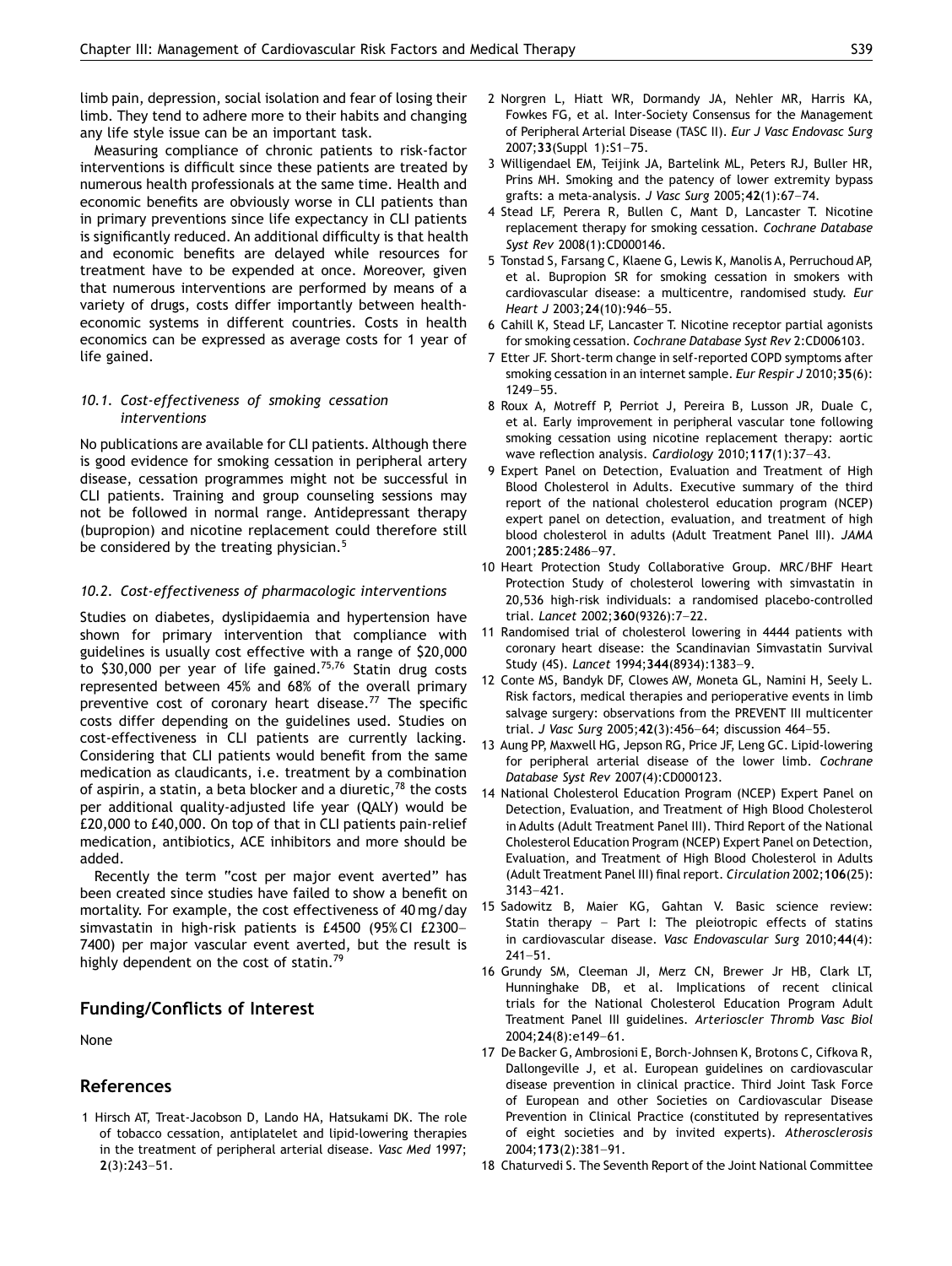on Prevention, Detection, Evaluation, and Treatment of High Blood Pressure (JNC 7): is it really practical? Natl Med J India 2004;17(4):227.

- 19 European Society of Hypertension–European Society of Cardiology Guidelines Committee. 2003 European Society of Hypertension–– European Society of Cardiology guidelines for the management of arterial hypertension. J Hypertens 2003;21(6):1011-53.
- 20 Yusuf S, Sleight P, Pogue J, Bosch J, Davies R, Dagenais G. Effects of an angiotensin-converting-enzyme inhibitor, ramipril, on cardiovascular events in high-risk patients. The Heart Outcomes Prevention Evaluation Study Investigators. N Engl J Med 2000;342(3):145-53.
- 21 Thadani U, Whitsett TL. Beta-adrenergic blockers and intermittent claudication. Time for reappraisal. Arch Intern Med 1991;151(9):1705––7.
- 22 Paravastu SC, Mendonca DA, da Silva A. Beta blockers for peripheral arterial disease. Eur J Vasc Endovasc Surg  $2009;38(1):66-70.$
- 23 Radack K, Deck C. Beta-adrenergic blocker therapy does not worsen intermittent claudication in subjects with peripheral arterial disease. A meta-analysis of randomized controlled trials. Arch Intern Med 1991;151(9):1769-76.
- 24 Poldermans D, Bax JJ, Boersma E, De Hert S, Eeckhout E, Fowkes G, et al. Guidelines for pre-operative cardiac risk assessment and perioperative cardiac management in noncardiac surgery. Eur Heart J 2009;30(22):2769-812.
- 25 Devereaux PJ, Yang H, Yusuf S, Guyatt G, Leslie K, Villar JC, et al. Effects of extended-release metoprolol succinate in patients undergoing non-cardiac surgery (POISE trial): a randomised controlled trial. Lancet 2008;371(9627):1839-47.
- 26 Poldermans D, Bax JJ, Boersma E, De Hert S, Eeckhout E, Fowkes G, et al. Guidelines for pre-operative cardiac risk assessment and perioperative cardiac management in noncardiac surgery: the Task Force for Preoperative Cardiac Risk Assessment and Perioperative Cardiac Management in Noncardiac Surgery of the European Society of Cardiology (ESC) and endorsed by the European Society of Anaesthesiology (ESA). Eur J Anaesthesiol 2010;27(2):92––137.
- 27 Gaede P, Lund-Andersen H, Parving HH, Pedersen O. Effect of a multifactorial intervention on mortality in type 2 diabetes. N Engl J Med 2008;358(6):580––91.
- 28 Holman RR, Paul SK, Bethel MA, Matthews DR, Neil HA. 10-year follow-up of intensive glucose control in type 2 diabetes. N Engl J Med 2008;359(15):1577-89.
- 29 Patel A, MacMahon S, Chalmers J, Neal B, Billot L, Woodward M, et al. Intensive blood glucose control and vascular outcomes in patients with type 2 diabetes. N Engl J Med 2008;358(24): 2560––72.
- 30 Gerstein HC, Miller ME, Genuth S, Ismail-Beigi F, Buse JB, Goff Jr DC, et al.; ACCORD Study Group. Long-term effects of intensive glucose lowering on cardiovascular outcomes. N Engl J Med 2011;364(9):818-28.
- 31 Geerts WH, Bergqvist D, Pineo GF, Heit JA, Samama CM, Lassen MR, et al. Prevention of venous thromboembolism: American College of Chest Physicians Evidence-Based Clinical Practice Guidelines (8th Edition). Chest 2008;133(6 Suppl):381S––453S.
- 32 CAPRIE Steering Committee. A randomised, blinded trial of clopidogrel versus aspirin in patients at risk of ischaemic events (CAPRIE). Lancet 1996;348:1329––39.
- 33 Antithrombotic Trialists' Collaboration. Collaborative metaanalysis of randomised trials of antiplatelet therapy for prevention of death, myocardial infarction, and stroke in high risk patients. BMJ 2002;324:71-86.
- 34 Clagett GP, Sobel M, Jackson MR, Lip GYH, Tangelder M, Verhaeghe RH. Antithrombotic Therapy in Peripheral Arterial Occlusive Disease. The seventh ACCP conference on antithrombotic and thrombolytic therapy. Chest 2004;126(3):609S-626S.
- 35 Diehm C, Schuster A, Allenberg JR, Darius H, Haberl R, Lange S, et al. High prevalence of peripheral arterial disease and comorbidity in 6880 primary care patients: cross-sectional study. Atherosclerosis 2004;172(1):95-105.
- 36 Poredos P, Jezovnik MK. Antiplatelet and antithrombotic treatment of patients with peripheral arterial disease. Int Angiol  $2010;29(1):20-6.$
- 37 Serebruany VL, Steinhubl SR, Berger PB, Malinin AI, Baggish JS, Bhatt DL, et al. Analysis of risk of bleeding complications after different doses of aspirin in 192,036 patients enrolled in 31 randomized controlled trials. Am J Cardiol 2005;95(10): 1218––22.
- 38 Janzon L, Bergqvist D, Boberg J, Boberg M, Eriksson I, Lindgarde F, et al. Prevention of myocardial infarction and stroke in patients with intermittent claudication; effects of ticlopidine. Results from STIMS, the Swedish Ticlopidine Multicentre Study. J Intern Med 1990;227(5):301-8.
- 39 Anand S, Yusuf S, Xie C, Pogue J, Eikelboom J, Budaj A, et al. Oral anticoagulant and antiplatelet therapy and peripheral arterial disease. N Engl J Med 2007;357(3):217-27.
- 40 Heiss HW, Just H, Middleton D, Deichsel G. Reocclusion prophylaxis with dipyridamole combined with acetylsalicylic acid following PTA. Angiology 1990;41(4):263-9.
- 41 Platelet inhibition with ASA/dipyridamole after percutaneous balloon angioplasty in patients with symptomatic lower limb arterial disease. A prospective double-blind trial. Study group on pharmacological treatment after PTA. Eur J Vasc Surg  $1994:8(1):83-8.$
- 42 Belch JJ, Dormandy J, Biasi GM, Cairols M, Diehm C, Eikelboom B, et al. Results of the randomized, placebo-controlled clopidogrel and acetylsalicylic acid in bypass surgery for peripheral arterial disease (CASPAR) trial. J Vasc Surg 2010;52(4):825-33,  $833.e1-2.$
- 43 Weichert W, Meents H, Abt K, Lieb H, Hach W, Krzywanek HJ, et al. Acetylsalicylic acid-reocclusion-prophylaxis after angioplasty (ARPA-study). A randomized double-blind trial of two different dosages of ASA in patients with peripheral occlusive arterial disease. Vasa 1994;23(1):57-65.
- 44 Dorffler-Melly J, Koopman MM, Prins MH, Buller HR. Antiplatelet and anticoagulant drugs for prevention of restenosis/reocclusion following peripheral endovascular treatment. Cochrane Database Syst Rev 2005(1):CD002071.
- 45 Ranke C, Creutzig A, Luska G, Wagner HH, Galanski M, Bode-Boger S, et al. Controlled trial of high- versus low-dose aspirin treatment after percutaneous transluminal angioplasty in patients with peripheral vascular disease. Clin Invest 1994;72(9):673––80.
- 46 Mehta SR, Yusuf S, Peters RJ, Bertrand ME, Lewis BS, Natarajan MK, et al. Effects of pretreatment with clopidogrel and aspirin followed by long-term therapy in patients undergoing percutaneous coronary intervention: the PCI-CURE study. Lancet 2001;358(9281):527––33.
- 47 Menzoian J. Major leg amputations in patients with severe peripheral arterial occlusive disease (PAD) not amenable to revascularization procedures: results of a randomized, placebocontrolled multicenter study with alprostadil. Paper presented at 17th World Congress of the International Union of Angiology (IUA). Abstract Book; 1995.
- 48 Stiegler H, Diehm C, Grom E, Martin M, Morl H, Rudofsky G, et al. [Placebo controlled, double-blind study of the effectiveness of i.v. prostaglandin E1 in diabetic patients with stage IV arterial occlusive disease]. Vasa Suppl 1992;35:164-6.
- 49 Altstaedt HO, Berzewski B, Breddin HK, Brockhaus W, Bruhn HD, Cachovan M, et al. Treatment of patients with peripheral arterial occlusive disease Fontaine stage IV with intravenous iloprost and PGE1: a randomized open controlled study. Prostaglandins Leukot Essent Fatty Acids 1993;49(2):573-8.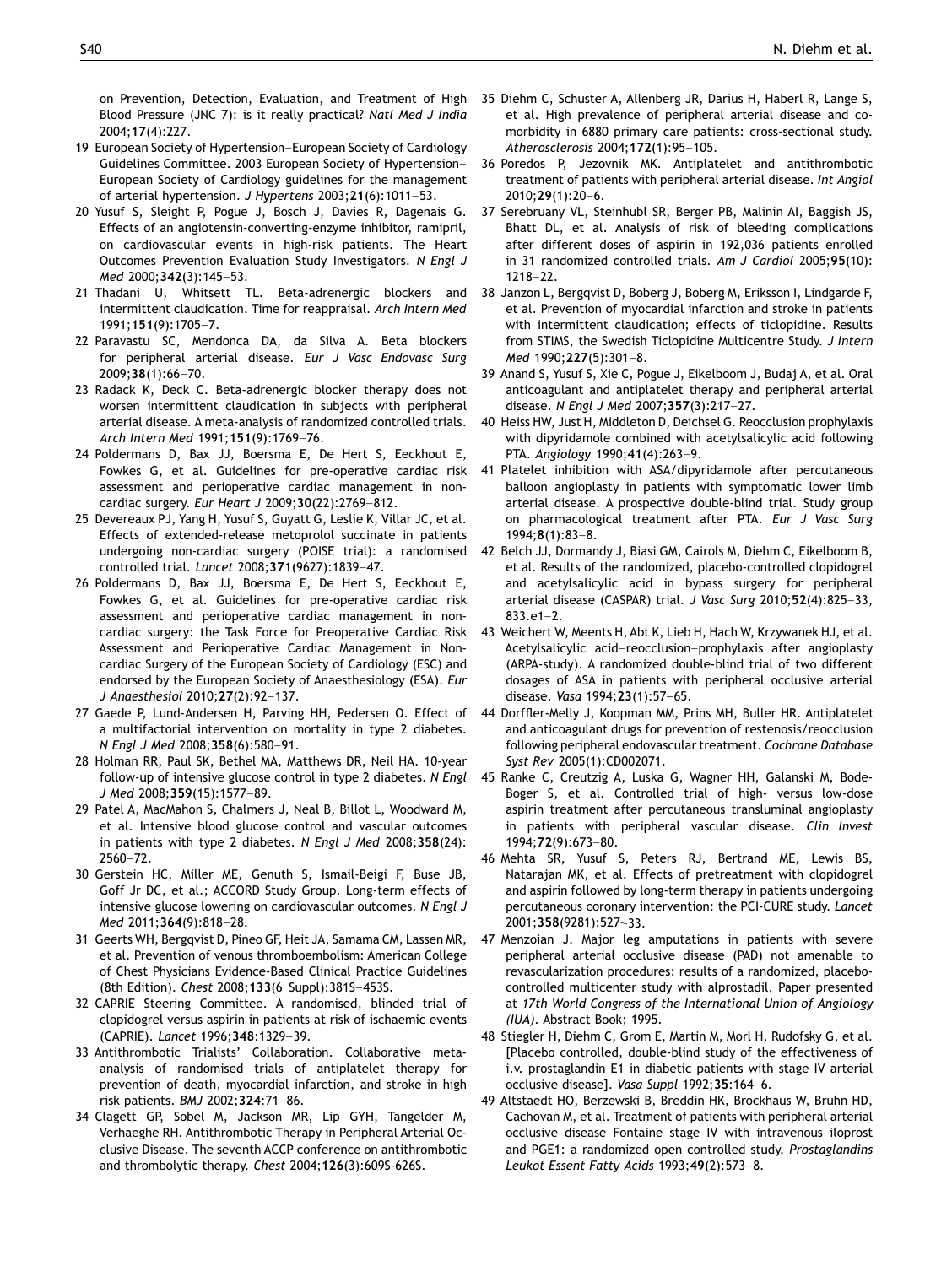- 50 Creutzig A, Lehmacher W, Elze M. Meta-analysis of randomised controlled prostaglandin E1 studies in peripheral arterial occlusive disease stages III and IV. Vasa 2004;33(3):137-44.
- 51 Loosemore TM, Chalmers TC, Dormandy JA. A meta-analysis of randomized placebo control trials in Fontaine stages III and IV peripheral occlusive arterial disease. Int Angiol 1994;13(2):133––42.
- 52 Smith FB, Bradbury AW, Fowkes FG. Intravenous naftidrofuryl for critical limb ischaemia. Cochrane Database Syst Rev 2000(2):CD002070.
- 53 Powell RJ, Goodney P, Mendelsohn FO, Moen EK, Annex BH. Safety and efficacy of patient specific intramuscular injection of HGF plasmid gene therapy on limb perfusion and wound healing in patients with ischemic lower extremity ulceration: results of the HGF-0205 trial. J Vasc Surg 2010;52(6):1525––30.
- 54 Nikol S, Baumgartner I, Van Belle E, Diehm C, Visona A, Capogrossi MC, et al. Therapeutic angiogenesis with intramuscular NV1FGF improves amputation-free survival in patients with critical limb ischemia. Mol Ther 2008;16(5):972-8.
- 55 Makinen K, Manninen H, Hedman M, Matsi P, Mussalo H, Alhava E, et al. Increased vascularity detected by digital subtraction angiography after VEGF gene transfer to human lower limb artery: a randomized, placebo-controlled, double-blinded phase II study. Mol Ther 2002;6(1):127-33.
- 56 Kusumanto YH, van Weel V, Mulder NH, Smit AJ, van den Dungen JJ, Hooymans JM, et al. Treatment with intramuscular vascular endothelial growth factor gene compared with placebo for patients with diabetes mellitus and critical limb ischemia: a double-blind randomized trial. Hum Gene Ther 2006;17(6):683––91.
- 57 Hiatt WR, Baumgartner I, Nikol S, Van Belle E, Driver E, Norgren L, et al. http://www.slideshare.net/alizotte/aha-tamaris.
- 58 Tateishi-Yuyama E, Matsubara H, Murohara T, Ikeda U, Shintani S, Masaki H, et al.; for the Therapeutic Angiogenesis using Cell Transplantation (TACT) Study Investigators. Therapeutic angiogenesis for patients with limb ischaemia by autologous transplantation of bone-marrow cells: a pilot study and a randomized controlled trial. Lancet 2002;360:427-35.
- 59 Lawall H, Bramlage P, Amann B. Stem cell and progenitor cell therapy in peripheral artery disease. A critical appraisal. Thromb Haemost 2010;103(4):696-709.
- 60 Sprengers RW, Moll FL, Verhaar MC. Stem cell therapy in PAD. Eur J Vasc Endovasc Surg 2010;39(Suppl 1):S38––43.
- 61 Bhatt DL, Steg PG, Ohman EM, Hirsch AT, Ikeda Y, Mas JL, et al. International prevalence, recognition, and treatment of cardiovascular risk factors in outpatients with atherothrombosis. JAMA 2006;295(2):180-9.
- 62 Clement DL, Boccalon H, Dormandy J, Durand-Zaleski I, Fowkes G, Brown T. A clinical approach to the management of the patient with coronary (Co) and/or carotid (Ca) artery disease who presents with leg ischaemia (Lis). Int Angiol 2000; 19(2): 97-125.
- 63 Anderson JL, Adams CD, Antman EM, Bridges CR, Califf RM, Casey Jr DE, et al. 2011 ACCF/AHA Focused Update Incorporated Into the ACC/AHA 2007 Guidelines for the Management of Patients With Unstable Angina/Non-ST-Elevation Myocardial Infarction: A Report of the American College of Cardiology Foundation/ American Heart Association Task Force on Practice Guidelines. Circulation 2011;123(18):e426––579.
- 64 Fraker Jr TD, Fihn SD, Gibbons RJ, Abrams J, Chatterjee K, Daley J, et al. 2007 chronic angina focused update of the ACC/AHA 2002 guidelines for the management of patients with chronic stable angina: a report of the American College of Cardiology/American Heart Association Task Force on Practice Guidelines Writing Group to develop the focused update of the 2002 guidelines for the management of patients with chronic stable angina. J Am Coll Cardiol 2007;50(23):2264-74.
- 65 Fleisher LA, Beckman JA, Brown KA, Calkins H, Chaikof EL, 73 Rundback JH, Sacks D, Kent KC, Cooper C, Jones D, Murphy T, et al.

Fleischmann KE, et al. ACC/AHA 2007 Guidelines on Perioperative Cardiovascular Evaluation and Care for Noncardiac Surgery: Executive Summary: A Report of the American College of Cardiology/American Heart Association Task Force on Practice Guidelines (Writing Committee to Revise the 2002 Guidelines on Perioperative Cardiovascular Evaluation for Noncardiac Surgery) Developed in Collaboration With the American Society of Echocardiography, American Society of Nuclear Cardiology, Heart Rhythm Society, Society of Cardiovascular Anesthesiologists, Society for Cardiovascular Angiography and Interventions, Society for Vascular Medicine and Biology, and Society for Vascular Surgery. J Am Coll Cardiol 2007;50(17):1707-32.

- 66 McFalls EO, Ward HB, Moritz TE, Goldman S, Krupski WC, Littooy F, et al. Coronary-artery revascularization before elective major vascular surgery. N Engl J Med 2004;351(27):2795––804.
- 67 Poldermans D, Boersma E, Bax JJ, Thomson IR, van de Ven LL, Blankensteijn JD, et al. The effect of bisoprolol on perioperative mortality and myocardial infarction in high-risk patients undergoing vascular surgery. Dutch Echocardiographic Cardiac Risk Evaluation Applying Stress Echocardiography Study Group. N Engl J Med 1999;341(24):1789––94.
- 68 Poldermans D, Boersma E, Bax JJ, Thomson IR, Paelinck B, van de Ven LL, et al. Bisoprolol reduces cardiac death and myocardial infarction in high-risk patients as long as 2 years after successful major vascular surgery. Eur Heart J 2001;22(15):1353-8.
- 69 Kertai MD, Boersma E, Bax JJ, Thomson IR, Cramer MJ, van de Ven LL, et al. Optimizing long-term cardiac management after major vascular surgery: Role of beta-blocker therapy, clinical characteristics, and dobutamine stress echocardiography to optimize long-term cardiac management after major vascular surgery. Arch Intern Med 2003;163(18):2230-5.
- 70 Brott TG, Halperin JL, Abbara S, Bacharach JM, Barr JD, Bush RL, et al. 2011 ASA/ACCF/AHA/AANN/AANS/ACR/ASNR/ CNS/SAIP/SCAI/SIR/SNIS/SVM/SVS guideline on the management of patients with extracranial carotid and vertebral artery disease: A Report of the American College of Cardiology Foundation/American Heart Association Task Force on Practice Guidelines, and the American Stroke Association, American Association of Neuroscience Nurses, American Association of Neurological Surgeons, American College of Radiology, American Society of Neuroradiology, Congress of Neurological Surgeons, Society of Atherosclerosis Imaging and Prevention, Society for Cardiovascular Angiography and Interventions, Society of Interventional Radiology, Society of NeuroInterventional Surgery, Society for Vascular Medicine, and Society for Vascular Surgery. J Neurointerv Surg 2011;3(2):100––30.
- 71 Hirsch AT, Haskal ZJ, Hertzer NR, Bakal CW, Creager MA, Halperin JL, et al. ACC/AHA 2005 guidelines for the management of patients with peripheral arterial disease (lower extremity, renal, mesenteric, and abdominal aortic): executive summary a collaborative report from the American Association for Vascular Surgery/Society for Vascular Surgery, Society for Cardiovascular Angiography and Interventions, Society for Vascular Medicine and Biology, Society of Interventional Radiology, and the ACC/AHA Task Force on Practice Guidelines (Writing Committee to Develop Guidelines for the Management of Patients With Peripheral Arterial Disease) endorsed by the American Association of Cardiovascular and Pulmonary Rehabilitation; National Heart, Lung, and Blood Institute; Society for Vascular Nursing; TransAtlantic Inter-Society Consensus; and Vascular Disease Foundation. J Am Coll Cardiol 2006;47(6):1239––312.
- 72 Plouin PF, Clement DL, Boccalon H, Dormandy J, Durand-Zaleski I, Fowkes G, et al. A clinical approach to the management of a patient with suspected renovascular disease who presents with leg ischemia. Int Angiol 2003;22(4):333––9.
-